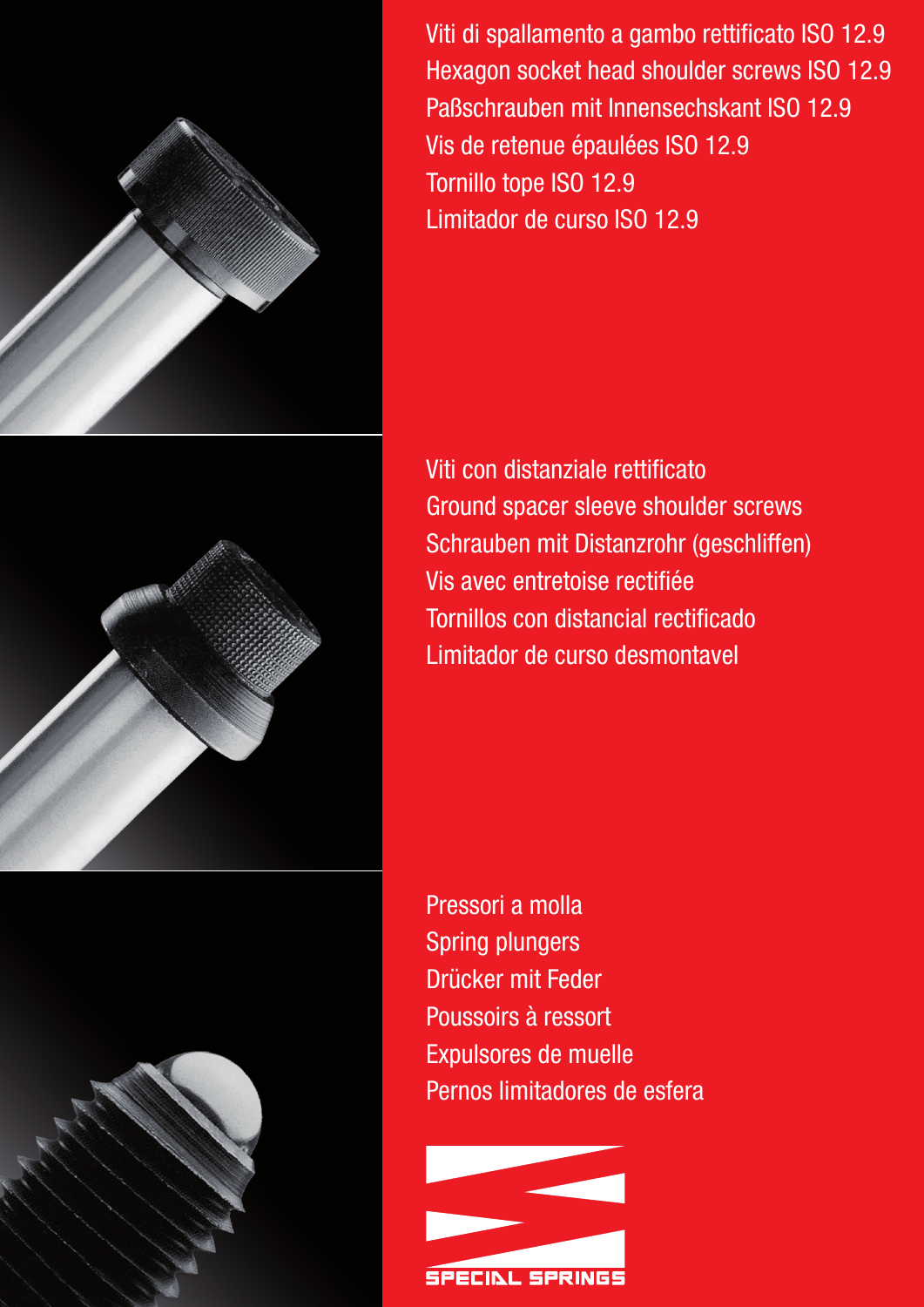





## $\mathbf{L}$

**Materiale:** acciaio legato alto resistenziale per bulloneria ISO 12.9 **Durezza:** 37÷43 HRC

**Carico unitario di rottura a trazione:** Rm = 1200 N/mm2 min. **Carico unit. di scostam. dalla proporz.:** Rp 0,2 = 1080 N/mm2 min. **Carico unitario di resistenza al taglio:** Tm = 720 N/mm2 min. **Allungamento:** A = 8% min. - **Resilienza:** KCU 15J min.

#### **GB**

**Material:** high grade alloy steel ISO 12.9 **Hardness:** 37÷43 HRC **Tensile strength:** Rm = 1200 N/mm2 min **Yield strength:** Rp 0,2 = 1080 N/mm2 min. **Shear strength:** Tm = 720 N/mm2 min. **Elongation:** A = 8% min. - **Impact test:** KCU 15J min. D

**Werkstoff:** Vergütungsstahl, vergütet auf 12.9 DIN/ISO 898 **Härte:** 37÷43 HRC **Zugfestigkeit:** Rm = 1200 N/mm2 min **Dehngrenze:** Rp 0,2 = 1080 N/mm2 min. **Scherfestigkeit:** Tm = 720 N/mm2 min. **Verlängerung:** A = 8% min. - **Kerbschlagzähigkeit:** KCU 15J min.

#### Dimensions (mm)

## **IE**

**Matériel:** acier à haute résistance pour vis ISO 12.9 **Dureté:** 37÷43 HRC **Résistance à la traction:** Rm = 1200 N/mm 2 min **Limite apparente d'élasticité:** Rp 0,2 = 1080 N/mm2 min. **Résistance au cisaillement:** Tm = 720 N/mm2 min. **Allongement:** A = 8% min. - **Résilience:** KCU 15J min.

**Material:** acero alta resistencia ISO 12.9 **Dureza:** 37 - 43 HRC **Resistencia a la tracción:** Rm = 1200 N/mm2 **Límite aparente de elasticidad:** Rp 0,2 = 1080 N/mm2 **Resistencia al corte:** Tm = 720 N/mm2 min **Elongación:** A = 8% - **Resilencia:** KCU = 15J min. E

**Material:** liga de aço ISO 12.9 **Dureza:** 37÷43 HRC **Carga de tensão:** Rm = 1200 N/mm2 min **Carga de rotura:** Rp 0,2 = 1080 N/mm2 min **Carga de desgaste:** Tm = 720 N/mm2 min **Elasticidade:** A = 8% min – **Teste ao impacto:** KCU = 15J min

| ds   |        |       | a              | р    | dk    |      |      | dg1   | g1   | dg2   | g <sub>2</sub> |      | 1c   |      |        |               |
|------|--------|-------|----------------|------|-------|------|------|-------|------|-------|----------------|------|------|------|--------|---------------|
| nom. | min.   | max.  |                |      | max.  | min. | max. | nom.  | nom. | nom.  | nom.           | nom. | max. | nom. | min.   | max.          |
| 6    | 5,982  | 6,00  | M <sub>5</sub> | 0,8  | 10,15 | 2,4  | 4,5  | 5,52  | l.85 | 3,78  | 1,8            | 0,6  | 9.5  | 3    | 3,01   | 3.058         |
| 8    | 7,978  | 8,00  | M <sub>6</sub> |      | 13,2  | 3,3  | 5,5  | 7,52  | 1,85 | 4,51  | 2,3            | 0,6  | 11   | 4    | 4,01   | 4,068         |
| 10   | 9,978  | 10,00 | M <sub>8</sub> | 1,25 | 16,2  | 4,2  |      | 9,52  | 1,85 | 6,18  | 2,6            | 0,7  | 13   | 5    | 5,02   | 5,095         |
| 12   | 11,973 | 12,00 | M10            | 1,5  | 18,2  | 4,9  | 9    | 11,52 | 1,85 | 7,84  | 2,8            | 0,85 | 16   | 6    | 6,02   | 6,095         |
| 16   | 15,973 | 16,00 | M12            | 1,75 | 24,3  | 6,6  | 11   | 15,52 | 1,85 | 9,5   | 3,8            | 0,95 | 18   | 8    | 8,025  | 8,115         |
| 20   | 19,967 | 20,00 | M16            | 2    | 30,35 | 8,8  | 14   | 19,52 | 2,65 | 13,17 | 4,6            | 1,2  | 22   | 10   | 10,025 | 10,115        |
| 24   | 23,967 | 24,00 | M20            | 2,5  | 36,4  | 10   | 16   | 23,52 | 2,65 | 16,5  | 5,4            | 1,4  | 27   | 12   |        | 12,032 12,142 |

## Concentricy "a" (mm) Supplying program

| as |            |      |      |                      |           |      |                                              |      |                                   |                                    |      |                     |      |      |                |      |                   |              |      |      |           |
|----|------------|------|------|----------------------|-----------|------|----------------------------------------------|------|-----------------------------------|------------------------------------|------|---------------------|------|------|----------------|------|-------------------|--------------|------|------|-----------|
|    |            | 10   | 12   | 15                   | 16        | 20   | 25                                           | 30   | 35                                | 40                                 | 45   | 50                  | 55   | 60   | 65             | 70   | 80                | 90           | 100  | 120  |           |
| O  | M5         | .100 | .100 |                      | .100, 100 | .150 | ,200                                         | .250 | ,305                              | .360                               | .415 | .470                | .525 | .580 |                |      |                   |              |      |      |           |
| ö  | M6         |      |      |                      |           |      | .226, 188, 150, 112, 112, 112, 112, 112,     |      |                                   | $\,$ ,263 $\,$ ,300 $\,$ ,338 $\,$ |      |                     | ,376 |      | ,413, 451, 488 |      |                   | ,563 638 713 |      |      | 50<br>pcs |
| 10 | M8         |      |      | .105, 105, 105, 105, |           |      | .144                                         |      | $,180$ $,216$ $,252$ $)$          |                                    | ,288 | , 324               | ,360 | ,396 | ,432           | .468 | .540              | .612         | .684 |      |           |
| 12 | <b>M10</b> |      |      |                      |           |      | . 180. [ 150 . 120]. [ 120]. [ 120]. [ 120]. |      |                                   | 240. 210.                          |      | .270                | ,300 | ,330 | ,360           | ,390 |                   | ,450 510 570 |      | .690 | 25        |
| 16 | M12        |      |      |                      |           |      |                                              |      | $,112$ , $,138$ , $,165$ , $,193$ |                                    | .221 | .348                | .276 | ,303 | .331           | .358 | $\therefore$ ,413 | .468         | .523 | .633 | pcs       |
| 20 | M16        |      |      |                      |           |      |                                              |      |                                   |                                    |      | ∃ 199. ∃ 178. ∃156. | .221 | .242 | .264           | .285 | $328$ $371$       |              | .414 | .500 | 10        |
| 24 | <b>M20</b> |      |      |                      |           |      |                                              |      |                                   |                                    |      | $-195$              | .216 | ,238 | .260           | .282 | ,330              | ,389         | .412 | ,500 | pcs       |

ESEMPIO D' ORDINE - ORDERING EXAMPLE - BESTELLBEISPIEL - EXAMPLE DE COMMANDE - EJEMPLO DE PEDIDO - EXEMPLO DE ENCOMENDA : **(50) SSB 10 - M8 x 50** CONSEGNA DA MAGAZZINO - DELIVERY FROM STOCK - LIEFERUNG AB LAGER - DISPONIBLE SUR STOCK - DISPONIBLE EN STOCK - ENTREGA DO STOCK<br>2 - 014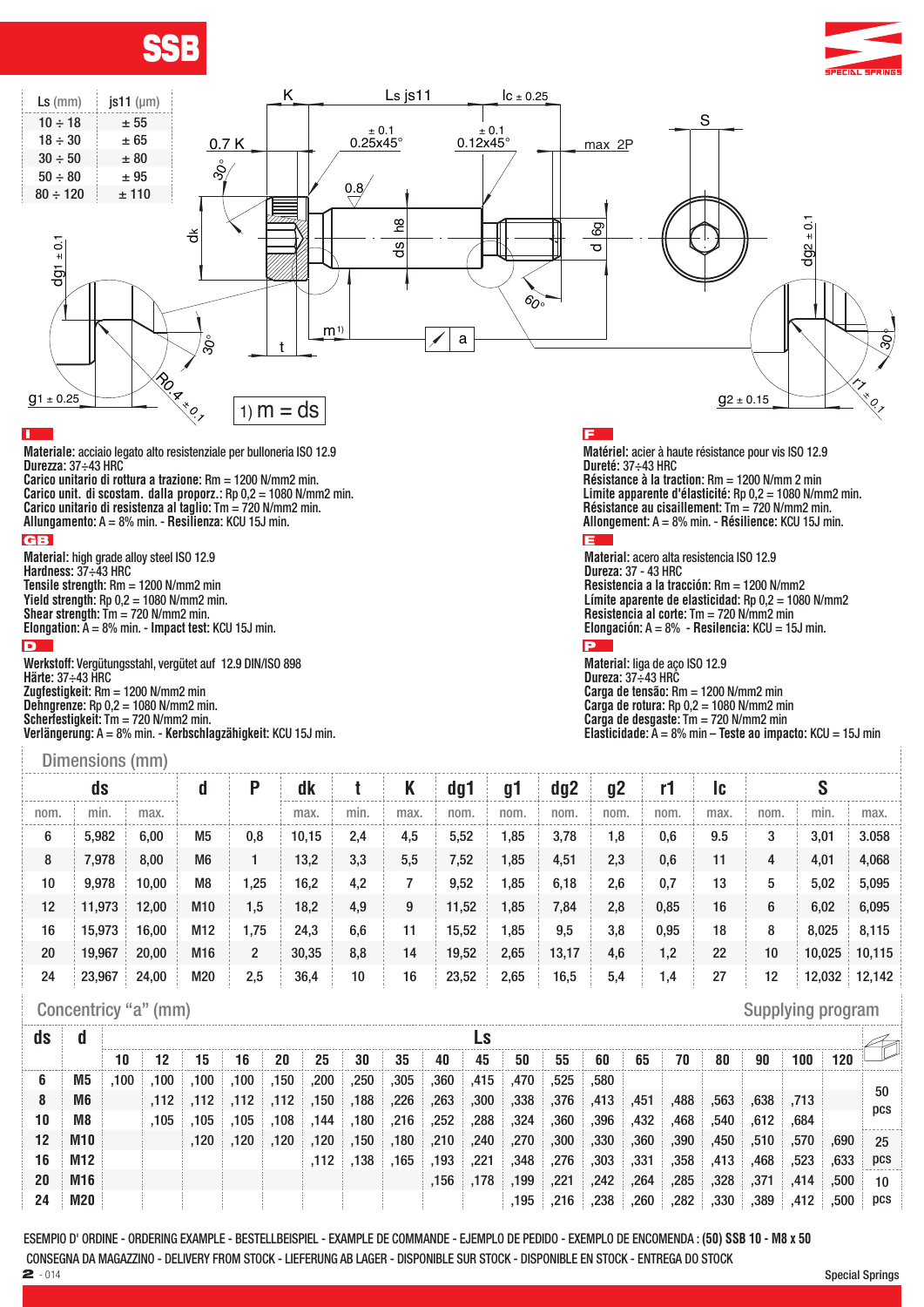







## П

**Vite:** acciaio classe 12.9 UNI 5931 DIN 912

**Rondella:** acciaio trattato rinvenuto e brunito; resistenza 100 Kg/mm2 **Distanziale:** acciaio trattato rinvenuto e rettificato; resistenza 120 - 140 Kg/mm2

#### **GB**

**Cap screw:** steel class 12.9 UNI 5931 DIN 912

**Cup washer:** hardened and tempered steel, not ground; tensile strength 100 Kg/mm2 **Spacer sleeve:** hardened, tempered and ground steel; tensile strength 120 - 140 Kg/mm2

#### D **D**

**Innensechskant Schulterschraube:** stahl sorte12.9 UNI 5931 DIN 912

**Scheibe für zylinderkopfschraube:** vergütungsstahl, nicht geschliffen; festigkeit 100 Kg/mm2 **Distanzrohr:** vergütungsstahl, geschliffen; festigkeit 120 - 140 Kg/mm2

## Ē

**Vis tête cylindrique à 6 pans creux:** acier qualité 12.9 UNI 5931 DIN 912 **Rondelle d'appui:** acier trempré; coefficient d' elasticité 100 Kg/mm2 **Tube entretoise:** acier trempré, surface rectifiée; coefficient d'elasticité 120 - 140 Kg/mm2

## **E**

**Tornillo:** acero calidad 12.9 UNI 5931 DIN 912 **Arandela:** acero tratado y pulido; resistencia 100 Kg/mm2 **Distancial:** acero tratado y rectificado; resistencia 120 - 140 Kg/mm2

P

**Parafuso:** cabeça cilindrica grade 12.9 UNI 5931 DIM 912 **Anilha de apoio:** aço temperado mas não rectificado; carga de tensão 100 Kg / mm2 **Espaçador tubular:** aço temperado e rectificado; carga de tensão 120 – 140 Kg/ mm2

| d <sub>1</sub> | $10$                 | 12,5          | 15      | 17,5       | 23      |
|----------------|----------------------|---------------|---------|------------|---------|
| d <sub>2</sub> | M <sub>6</sub>       | $\mathsf{M}8$ | M10     | M12        | M16     |
| $\mathsf{d}_3$ | $15\,$               | 19            | 23      | 27         | 34      |
| $d_4$          | $10\,$               | $13\,$        |         | $18\,$     | 24      |
| $\mathsf{h}$   | $10$                 | 13            | 15      | 18         | 24      |
| $h_1$          | 5,5                  | 6,5           | $7,\!5$ | $9,\!0$    | 11,0    |
| $\mathbf S$    | $\sqrt{5}$           | 6             | $\bf 8$ | $10\,$     | 14      |
|                |                      |               |         |            |         |
| $I_1$          | I <sub>2</sub><br>35 |               |         |            |         |
| 20             |                      |               |         |            |         |
| 25             | 40                   |               |         |            |         |
| 30             | 45                   | 45            | 50      |            |         |
| 35             | 50                   | 50            | 55      |            |         |
| 40             | 55                   | 55            | $60\,$  | 60         |         |
| 45             | 60                   | 60            | 65      | 65         |         |
| 50             | 65                   | 65            | $70\,$  | $70\,$     | $80\,$  |
| 55             | $70\,$               | $70\,$        | 75      | ${\bf 80}$ |         |
| 60             | 80                   | 80            | 80      | $90\,$     | $90\,$  |
| 70             | $90\,$               | $90\,$        | $90\,$  | 100        | 100     |
| 80             | 100                  | 100           | 100     | 110        | 110     |
| 90             | 110                  | 110           | 110     | 120        | 120     |
| 100            | 120                  | 120           | 120     | 130        | 130     |
| 110            |                      |               |         | 140        | 140     |
| 120            |                      |               | 140     | 150        | 150     |
| 140            |                      |               |         | 170        | 180     |
| 150            |                      |               |         |            | 180     |
| 160            |                      |               |         |            | $200\,$ |
| Q.ty           | 24 pcs               | 24 pcs        | 24 pcs  | 24 pcs     | 12 pcs  |

Special Springs  $014 - 3$ ESEMPIO D' ORDINE - ORDERING EXAMPLE - BESTELLBEISPIEL - EXAMPLE DE COMMANDE - EJEMPLO DE PEDIDO - EXEMPLO DE ENCOMENDA: **(24) SVC 15 - M10 x 50**  CONSEGNA DA MAGAZZINO - DELIVERY FROM STOCK - LIEFERUNG AB LAGER - DISPONIBLE SUR STOCK - DISPONIBLE EN STOCK - ENTREGA DO STOCK